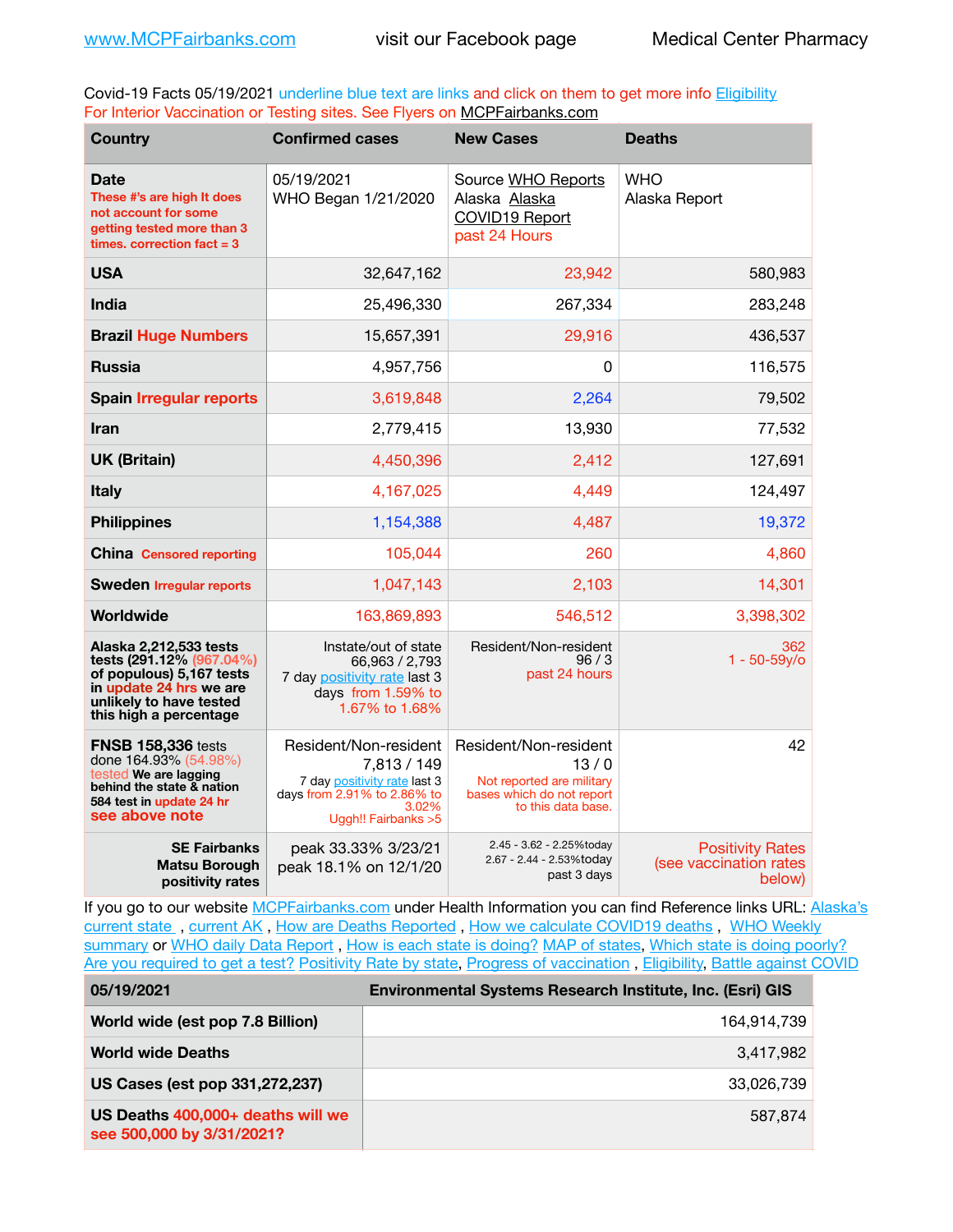Impact of COVID-19 on the US Healthcare system

Estimated US Population 331.3 million 199.56% (66.52%) have been tested (660.5 million) Estimated 5% of US population will test positive for Covid-19 16.56 million (currently 33 Million (9.98%) of population tested positive vs Alaska (8.81%) we have currently tested an est. 660.5 million based on 33 mill that have tested positive discount some of these numbers by 67% to account for multiple testing of same person. If 8% will require hospitalization of the 16.56 million positive cases, we would need 1.325 million beds. Estimated by the American Hospital Association there are 800,000 staffed beds available.

The US has 2.8 hospital beds per 1000 our needs could be 56, China had 4.3, Italy 3.2, South Korea 12.3

The USNS Mercy and Comfort added 2,000 staffed beds, not ICU

 The Needs Of these estimated to be admitted to ICU 860,000. to ICU beds The US has 16,000 ICU beds we have 68,000-85,000 beds US could need 299,000 beds with ventilators  $\leq 16,000$  ventilators

**Summation:** Estimated needs could be 1.325 million hospitalized beds for just COVID-19 patients alone. If positives represents 5% of test run, then approximately 660.5 million have been tested, we have no idea how many tests have been run or how many multiple tests conducted on the same person, resulting in 33 million positive tests run with 587,874 with 686 deaths in the past 24 hours, ave 2320/day. In AK, with 66,963 positive cases 8.81% of Alaska, 1,548 hospitalizations, and 362 deaths. Hospitalization rate is 2.31% of those that test positive, Death Rate 0.541% overall or 23.39% of those hospitalized. Those >60 y/o represent 15% of positive cases, yet represent 80% of deaths. 590,616 vaccines given equal approximately 275,567 (36.26%) completed series and 315,049 (41.45%) vaccinated once of population.

Normal ICU stay 5-7 days, estimated ICU stay for COVID-19 2-3 weeks and they could tie up a ventilator for that length of time also, helping only 1/3 as many patients.

This is why we need to flatten the curve by social spacing and only essential travel.

Expected Death (these are just estimates based on other countries) if 5% of the US Population (16.56 million) test positive we are now at 29.137 million positive (8.8%) and if

1% die = 165,600 people

2% die = 311,200 people

3% die = 496,800 people

6% die = 993,600 people obviously we have passed the 1.325 million positive cases we are 29.137 million so if 5% of the US population (16.56 million) test positive and 6% of those die = 993,600 deaths if no vaccine, or if 3.09% (511,704) will die, but we are 104.8% of the way there in 52 weeks (1 year).

World wide death rate of positive tests actually 2.07%. The US is at 587,874 1.78% of those actually tested positive, that is 70% lower death rate than when we started in 3/2020 , started at 6%. But we are slipping Death % have gone from 1.67 to 1.82%. There are 7.8 Billion people in the world 331 million live in the US (4.2% of the world's population) 9.98% have tested positive. The US deaths represents 17.20% of the world's death numbers and 20.03% of worldwide confirmed cases.

In comparison to the flu in the US.

CDC Estimates. From 2010 to 2016, the flu-related death rate was between 12,000 and 56,000, with the highest season being 2012 to 2013 and the lowest being 2011 to 2012. Most deaths are caused by complications of the flu, including pneumonia or a secondary bacterial infection of the heart or brain. or 2,000 to 9,333 per year. In 2020 in the US has 19 million cases 180,000 hospitalized and 10,000 (0.052%) have died, typically it is 2% will die, compared to 1.78% with COVID19. 199.56% (US), 291.12% (Alaska), & 164.93% (Fbks) are still too few to protect us from future outbreaks. Experts feel that we need either need people to get infected with the virus and develop antibodies or get vaccinated to create immune antibodies to protect us, that we need >60% of the population to have positive antibody tests and preferably 70-90%, one expert felt they would not feel confident til >85% were positive, to give assurance (herd immunity) in order to go without masks and social distancing. NY City seems to have the highest number at 20%. Testing is so important. Currently we are testing at 44.49 Million tests per month. At this rate to test everyone once it will take 7.37 months or over 0.59 years. To test 3 times it would take 22.12 months or 1.77 years

The [Flu](https://lnks.gd/l/eyJhbGciOiJIUzI1NiJ9.eyJidWxsZXRpbl9saW5rX2lkIjoxMDMsInVyaSI6ImJwMjpjbGljayIsImJ1bGxldGluX2lkIjoiMjAyMTAyMjYuMzYwNDA3NTEiLCJ1cmwiOiJodHRwczovL3d3dy5jZGMuZ292L2ZsdS93ZWVrbHkvb3ZlcnZpZXcuaHRtIn0.ePMA_hsZ-pTnhWSyg1gHvHWYTu2XceVOt0JejxvP1WE/s/500544915/br/98428119752-l) (Influenza kills approximately 1-2% of those infected ([1.6% positivity in Alaska](http://dhss.alaska.gov/dph/Epi/id/SiteAssets/Pages/influenza/trends/Snapshot.pdf) zero deaths for flu), SARS killed 800 people total, COVID19 appears to kill 1.78% > 586,598 of those that test positive (9.98% of US COVID) or 12% less deadly than the flu and seems to be more contagious. (Seems to spread more readily) Flu [rates dropped from 300 to single digits this year](https://lnks.gd/l/eyJhbGciOiJIUzI1NiJ9.eyJidWxsZXRpbl9saW5rX2lkIjoxMDEsInVyaSI6ImJwMjpjbGljayIsImJ1bGxldGluX2lkIjoiMjAyMTAyMjYuMzYwNDA3NTEiLCJ1cmwiOiJodHRwOi8vZGhzcy5hbGFza2EuZ292L2RwaC9FcGkvaWQvUGFnZXMvaW5mbHVlbnphL2ZsdWluZm8uYXNweCJ9.oOe3nt2fww6XpsNhb4FZfmtPfPa-irGaldpkURBJhSo/s/500544915/br/98428119752-l) note the start of mask wearing impacted flu numbers. Alaska has 66,963 so far, 7,813 in Fairbanks or 1 of every 9 of Alaskans, and with 42 of 362 deaths 1 in 9, the first case was transient foreign airline crew member. Interesting, the Source of Alaska's SARS-Cov2 virus originated not from East Asia by travelers or the west coast (Washington where it was first observed) , but came from the east coast of the US, and they were inoculated first from Europe, accordingly from New York's Governor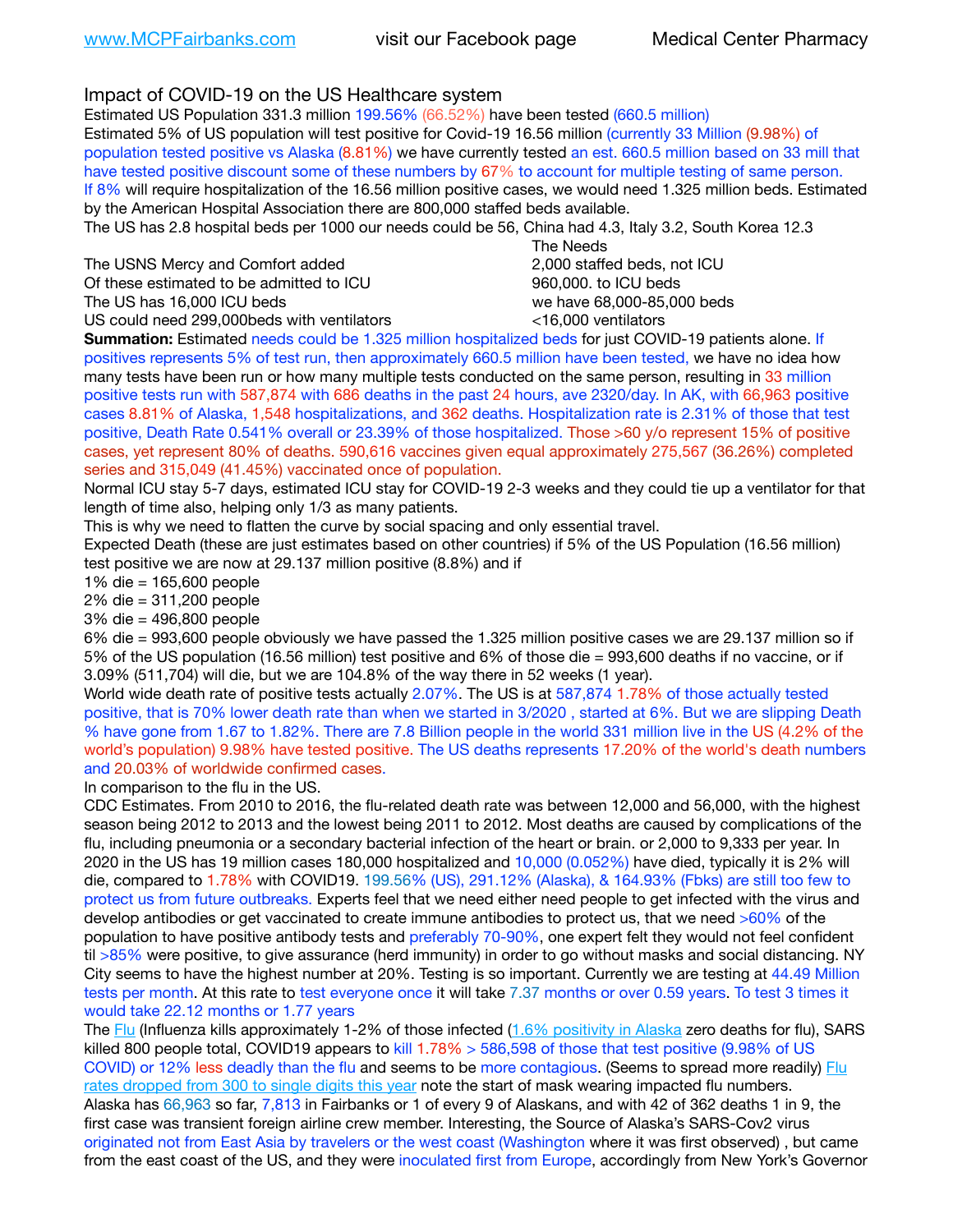

Development of immune response

Early viral testing tests to see if you currently have the virus.

Later antibody testing tells us if you have been exposed and survived. But does not tells us if you have immunities to the virus. We will need to have both tests done in order to open the community..

Viral Antigen and Viral RNA tells us you have the disease and can spread the disease and if you can or are currently sick. IgM (short term) and IgG (long term antibodies) tells us you have experienced the virus or had the vaccine, and got over it. You may be resistant if your [antibody levels](https://www.cdc.gov/coronavirus/2019-ncov/lab/resources/antibody-tests.html) are high enough. [Current](https://l.facebook.com/l.php?u=https://www.itv.com/news/2020-10-26/covid-19-antibody-levels-reduce-over-time-study-finds?fbclid=IwAR3Dapzh1qIH1EIOdUQI2y8THf7jfA4KBCaJz8Qg-8xe1YsrR4nsAHDIXSY&h=AT30nut8pkqp0heVuz5W2rT2WFFm-2Ab52BsJxZZCNlGsX58IpPkuVEPULbIUV_M16MAukx1Kwb657DPXxsgDN1rpOQ4gqBtQsmVYiWpnHPJo2RQsU6CPMd14lgLnQnFWxfVi6zvmw&__tn__=-UK-R&c%5B0%5D=AT1GaRAfR_nGAyqcn7TI1-PpvqOqEKXHnz6TDWvRStMnOSH7boQDvTiwTOc6VId9UES6LKiOmm2m88wKCoolkJyOFvakt2Z1Mw8toYWGGoWW23r0MNVBl7cYJXB_UOvGklNHaNnaNr1_S7NhT3BSykNOBg) [View of antibodies/immunity](https://www.livescience.com/antibodies.html)[.](https://www.itv.com/news/2020-10-26/covid-19-antibody-levels-reduce-over-time-study-finds) We have tested currently 291.12% (97.04%) of the Alaskan population and over little over 199.56% (66.52%) of the US population, discount these numbers by 67% to reflect multiple testing of the same person. To be safe, we need at least 25% to see if we are making progress, [60%](https://www.jhsph.edu/covid-19/articles/achieving-herd-immunity-with-covid19.html) to [barely qualify](https://www.nature.com/articles/d41586-020-02948-4) to be safe, and [70-90%](https://www.mayoclinic.org/herd-immunity-and-coronavirus/art-20486808) to be assured we will not see a second wave of sickness. Some experts will [not feel safe til we are at 85%](https://www.bannerhealth.com/healthcareblog/teach-me/what-is-herd-immunity). See bottom of last page to see how and where in Alaska do we and each of the boroughs stack up, compared to other states and the nation.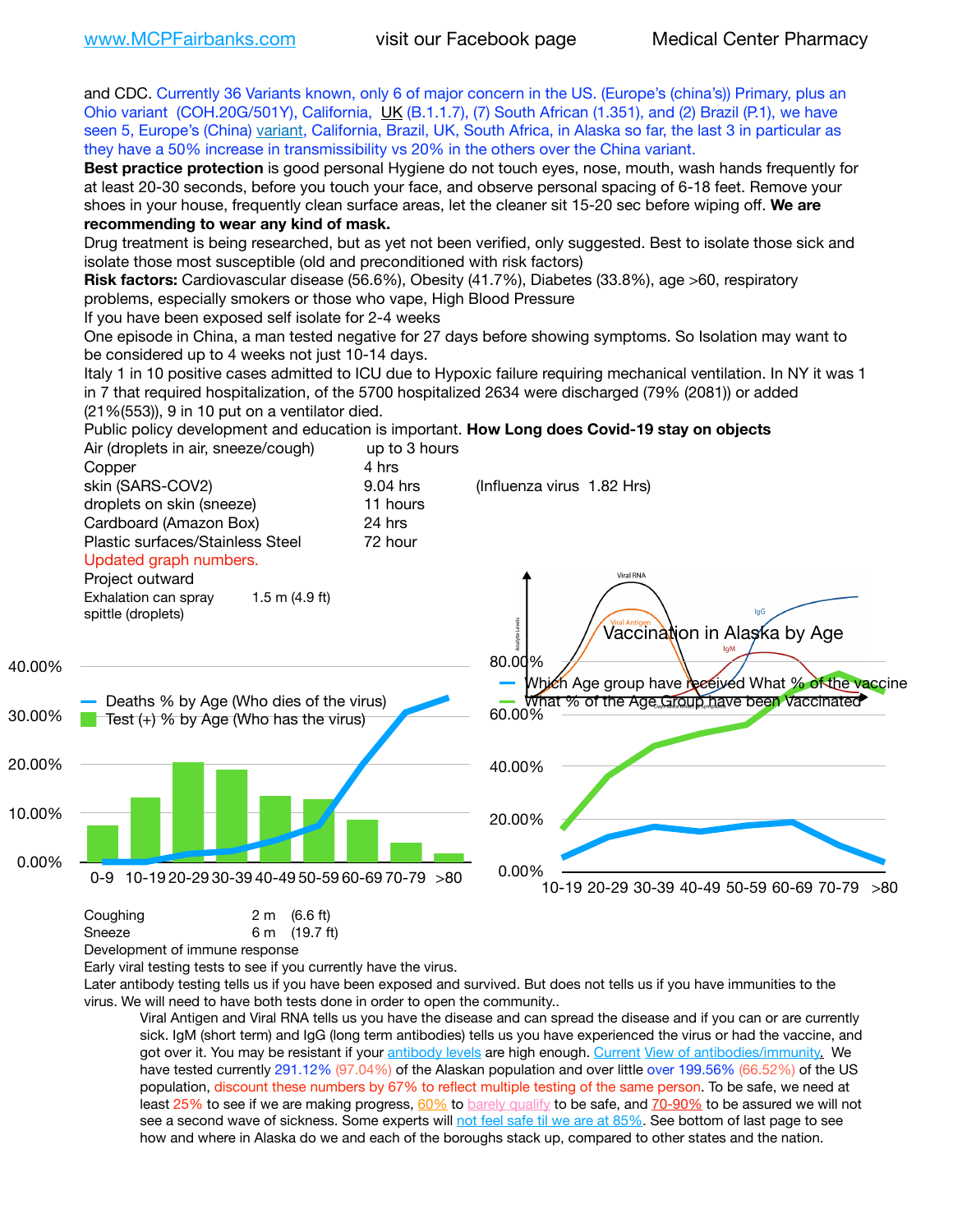| Conflict                                              | Combat<br><b>Death</b> | Past 24<br>hours |
|-------------------------------------------------------|------------------------|------------------|
| <b>Revolutionary War</b>                              | 8,000                  |                  |
| <b>Civil War</b>                                      | 214,938                |                  |
| World War I                                           | 53,402                 |                  |
| World War II                                          | 291,557                |                  |
| <b>Korean Conflict</b>                                | 33,686                 |                  |
| <b>Vietnam</b>                                        | 47,424                 |                  |
| <b>Gulf War</b>                                       | 149                    |                  |
| Afghanistan                                           | 1,833                  |                  |
| <b>Iraq</b>                                           | 3,836                  |                  |
| <b>1918 Flu</b>                                       | 675,000                |                  |
| 9/11 deaths                                           | 2,977                  |                  |
| <b>COVID19 deaths from</b><br>1/20/2020 to 05/19/2021 | 587,674                | 686              |

Three types of clinical laboratory COVID-19 or SARS-CoV-2 tests are being developed:

Molecular Gene sequencing (current method), Viral antigen (testing parts of the virus), Host antibody tests (serology). They detect the virus in different ways.

Mask & [Mask Usage:](https://www.nationalgeographic.com/history/2020/03/how-cities-flattened-curve-1918-spanish-flu-pandemic-coronavirus/) N95 filter out 95% of the particles in the air 3 microns in size or larger.

Mold sizes are about 10-12 microns in size. Bacteria are larger, so is dust

Gas molecules and viruses are smaller. PM2.5 are 2.5 microns in size.

**Viruses** can be 1 micron in size, 0.3 micron in size, or 0.1 microns in size, so they **will pass right through**. **We recommend wearing any mask, the mask may provide up to 5 times the protection** ver **wearing no mask at all**. It still **does not protect** the wearer from contracting the infection, it **can inhibit** the spreading, something is **better than nothing at all**.

**Remember there is a clean side ( the side towards you) and a dirty side,** the side to the contaminated air is dirty. If you are COVID positive then this is reversed. When handling the mask, do not touch the dirty side and then touch your face, Wash properly your hands first after touching the dirty side before touching your face. If you are infected the dirty side is the inside surface of the mask. Wash your homemade mask in hot water wash >133F (for at least 10 minutes) and rinse to sanitize with high heat >133F Plus and a weak bleach or peroxide (not Both) the mask. Daily if possible. If you are a frontline health care provider with a homemade fabric mask 2 hours. Do not touch the dirty side.

**Mask usage: 5/13/21 While the CDC** has changed it's recommendations for those who have gotten vaccinated to go mask free, except on Mass Transportation such as buses and airline, or when in crowded situations, like concerts. Those that have not been vaccinated are still advised need to wear a mask.

The risk has now increased for those non-vaccinated folks. They no longer have the masked people in the community to protect them. While those who have been vaccinated will not get sick or as sick. They can still pass, much more easily without the masks, the virus to those who have not been vaccinated to make them sick.

Therefore, it is even **more imperative** that those that have not been vaccinated, wear a mask to protect themselves, or get vaccinated. The sea of those with the potential to have the virus now are those <12 y/o of age, those >  $12y$ /o who have not been vaccinated, or those who have been vaccinated and are transitory carriers. Currently, this is about 50% of the US population and about 60% of the Alaskan population. And about 80% of all children under 18y/o at this moment.

**Alcohol solutions** should be 60-80% alcohol **70%** is optimal. **Keep wet and rub 30 seconds**, or Happy Birthday song sung 3 times. **Hydrogen peroxide diluted to 2%** or 4 teaspoonful per quart of water (20ml per 946ml) Bleach the same ratio **Vinegar and ammonia are good cleaning agents, but not disinfectants**.

**Do not mix** any of these agents together, toxic fumes can result. **Disinfectants, in order to be effective**, should remain on the applied surface, to be cleaned moist **(wet) for 30 seconds to 4 minutes** depending on material. Caution may dissolve glue or adhesives or bleach and discolor items, check with manufacturers. Do not let it get inside electronic devices. UV (10 minutes), [UV light](http://www.docreviews.me/best-uv-boxes-2020/?fbclid=IwAR3bvFtXB48OoBBSvYvTEnKuHNPbipxM6jUo82QUSw9wckxjC7wwRZWabGw) only kills where it can see.

## **Myths**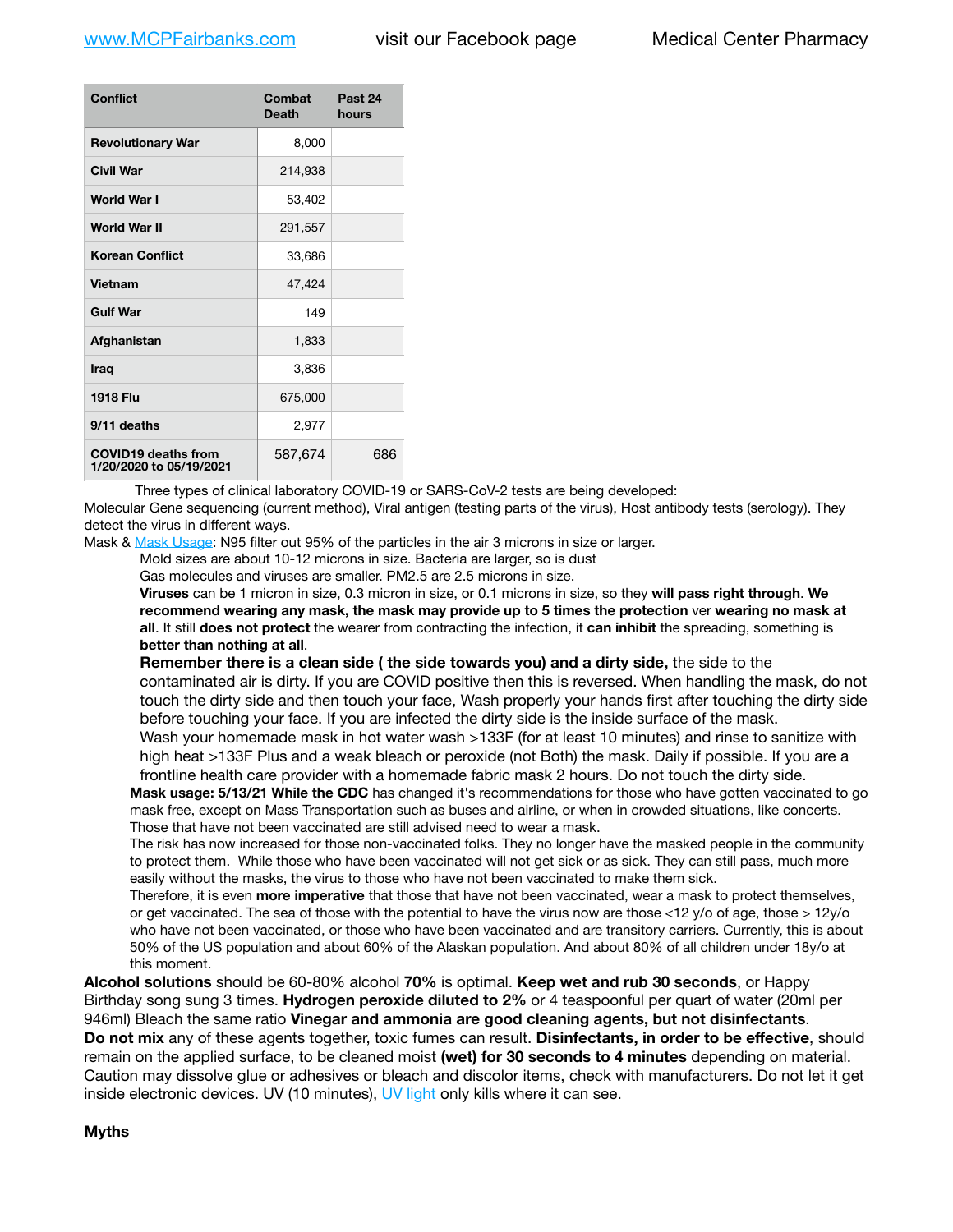Taking hot baths, using colloidal silver, eating garlic soup, gargling with bleach are not proven to be effective. We have already seen using chloroquine taking the wrong form in the wrong dose can be fatal, one death and one critically injured. (see Arizona couple after listening to the past-president)

**We have heard of all kinds of cures.** To date there is no curative or preventative treatments, only supportive therapy. At this point there is **no proof** that Quinine, zinc, Hydroxychloroquine, Chloroquine, or Vitamin C works. As they say wives-tale at best, irresponsible reporting most likely. We have seen no information that they work. There have been ineffective dosing issues, over-dosing issues, permanently killing the senses of smell or taste, inappropriate usage, cardiac arrhythmias, and death from the usage of these agents have been reported. The virus may die out with heat of summer, or cold weather, this is a myth, There are a couple of studies at show the virus can withstand 98F. We know the body tries to use up to 104F to potentiate our immune system, to kill viruses. Taking NSAID, Aspirin, Ach-Inhibitors, Arb's and you get the COVID-19 infection are not contraindicated and no clinical evidence that says you should stop any of these classes of medications. It would be misguided and ill advised if you did so, In other words, Unless your doctor makes changes, keep taking your medications unless told to do otherwise.

**Vaccine Myths and Fake information:** There are no microchips, tracking devices, fetus tissue, at all in the vaccines. Vaccines will not and can not change your DNA., It can not change the fertility of men or women. It seems to be safe to the fetus and pregnant women. You should continue to wear a mask til we get to Herd Immunity levels, but can remove masks if you are outdoors, but not at concerts where you are close together. You should still get vaccinated (complete series) even if you got COVID. If you have some of the co-morbidities, it is important that you do get vaccinated, the side effects of the vaccine will be milder and survivable than survival getting COVID.

As of 12/21/20, DHSS is aware of 11 reports regarding possible allergic reactions from Alaska's hospitals to CDC: Bartlett Regional Hospital (8), Providence Alaska (2) and Fairbanks Memorial Hospital (1). Two were identified as anaphylaxis and one of those resulted in hospitalization for ongoing monitoring. In the other three

cases, symptoms were mild and not considered anaphylaxis. the hospitalized patient has been discharged and is doing well. The CDC said there appears to be no obvious geographic clustering of these reactions, nor was a specific production lot involved. People who experience anaphylaxis after the first dose should not receive a second dose, according to CDC recommendations.

For being one of the first in that nation to start vaccinating, those <16y/o, we have slowed down vaccinations to where we are way behind. More people are getting sick more frequently. Soon we will have more deaths. Due to lack of vaccinations, Alaska has pushed itself into last place, in the nation, as to when we will reach "herd immunity". This is the date when we can safely remove our masks and other restrictions.



Check our website [www.MCPFairbanks.com](http://www.MCPFairbanks.com) for the 13 testing sites in the interior of Alaska.

Alaska is in Phase 2, Where everyone over the age of 16 years old qualify to receive the vaccination. The FDA has approved Pfizers vaccine to be given those 12y/o and older. Mederna is working on 6<br>months and older. Johnson and Johnson, has been reinstated, but I would caution not to give it to months and older. Johnson and Johnson, has been reinstated, but I would caution not to give it to women 12-50 years old. Be sure to keep and save your proof of vaccination cards as you may need it for travel purposes in the future.

Gao Fu, the director of the China Centers for Disease Control, admitted on 4/10/2021 that the country's vaccines don't exactly give Covid-19 a knockout blow. One study from Brazil found that the vaccine from the Chinese company Sinovac was 50.4% effective, compared to Pfizer's 97%. Fu said the government is looking for ways to boost effectiveness.

## Many Alaskans live with underlying health concerns

You can not change your age but you can affect change with other risk factors. Nov. 17, 2020 for more information check out [Alaska DHSS Insights](http://dhss.alaska.gov/dph/Epi/id/Pages/COVID-19/blog/20201117.aspx)

Epidemiologists within the Section of Chronic Disease Prevention and Health Promotion analyzed reports from about 8,500 randomly-selected Alaska adults who participated in the annual [Behavioral Risk Factor Surveillance System \(BRFSS\)](http://dhss.alaska.gov/dph/Chronic/Pages/brfss/default.aspx) telephone survey between 2016 and 2018. About 67% of Alaska adults — two out of three — have at least one of the following ongoing health concerns that have been shown to increase chances for serious illness from COVID-19:

• 46% of Alaska adults are current or former smokers